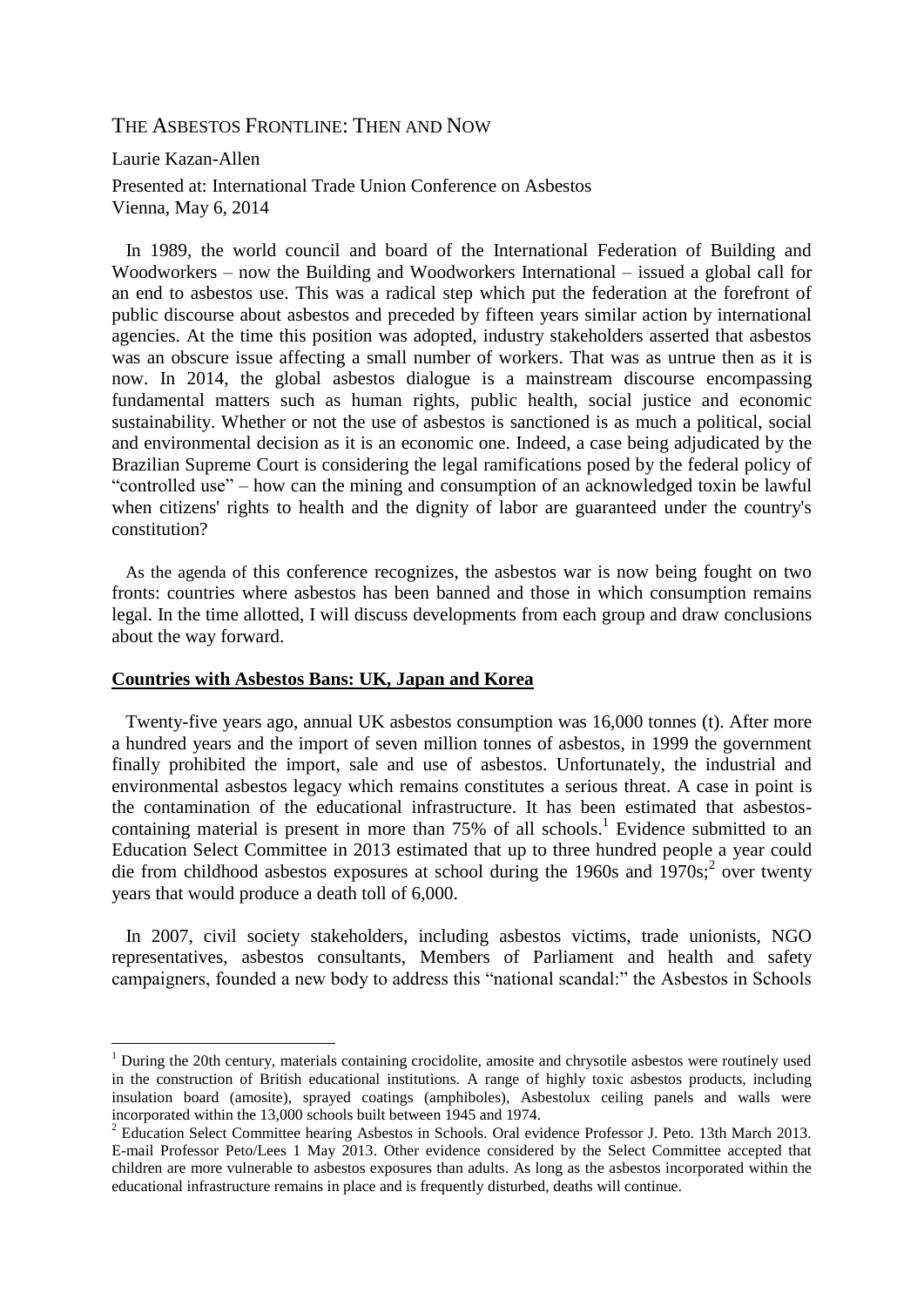Group (AiS). As a result of pressure brought by the AiS, this issue has achieved a national prominence. Tangible evidence of the effectiveness of the AiS is the:

- acknowledgement by the Prime Minister (2009) that asbestos in schools is a serious problem and one that his government would address;
- formation (2010) by the Department for Education of an Asbestos in Schools Steering Group which makes recommendations to the Minister;
- tacit acknowledgement by the Department for Education (2010) that it has overall responsibility for asbestos in schools;
- publication by the All-Party Parliamentary Group on Occupational Health and Safety of *Asbestos in Schools – the Need for Action* (2012); the 2014 reissue of an updated version:<sup>3</sup>
- House of Commons Education Committee hearings on asbestos in schools (2013);
- review by the Committee of Carcinogenicity on "The Relative Vulnerability of Children to Asbestos compared to Adults (2013);"
- Department of Education review of the Government's policy of managing asbestos in schools (2014).

Speaking about the AiS Michael Lees, one of the founding members of the campaign, says:

"Although asbestos remains in the majority of our schools, awareness of the hazard has risen due to the efforts of the AiS Group. There have been no quick fixes nor do we expect them; however, constructive progress has been made. What we do believe is that all political parties must work together to form long term strategic policies so that this problem can be eradicated once and for all."

## **Italy**

People may be unaware that in the late  $19<sup>th</sup>$  century, Italy was the world's primary supplier of asbestos. Output increased throughout the  $20<sup>th</sup>$  century, peaking in 1980 at 157,794t. In 1990, three years before Italy banned asbestos, production and consumption were 3,862t and 62,407t respectively. As these figures demonstrate, asbestos was widely used and highly valued in Italy; as a result, the asbestos hazard presents a continuing danger to public and occupational health.

 As long as the risk persists, care must be taken to enhance the public's knowledge about asbestos. As people enter the workforce, they need to be educated about potential exposures; the same is true with homeowners, consumers and community members. An innovative campaign to promote awareness was launched on International Workers Memorial Day 2013 by a consortium of Italian groups composed of asbestos victims and trade unions. The designers of the images at the heart of this initiative were instructed to create material that would speak to people aged between 18 and 35 years old. They chose to do so through the use of a series of photographs promoting the tattooed slogan: "Asbestus Free."

### **Korea**

1

<sup>3</sup> *Asbestos in Schools – the Need for Action.* All-Party Parliamentary Group on Occupational Health and Safety. Updated March 2014.

http://www.asbestosexposureschools.co.uk/pdfnewslinks/APPG%20booklet%2017%20Mar%202014%20Asbes tos%20in%20schools.pdf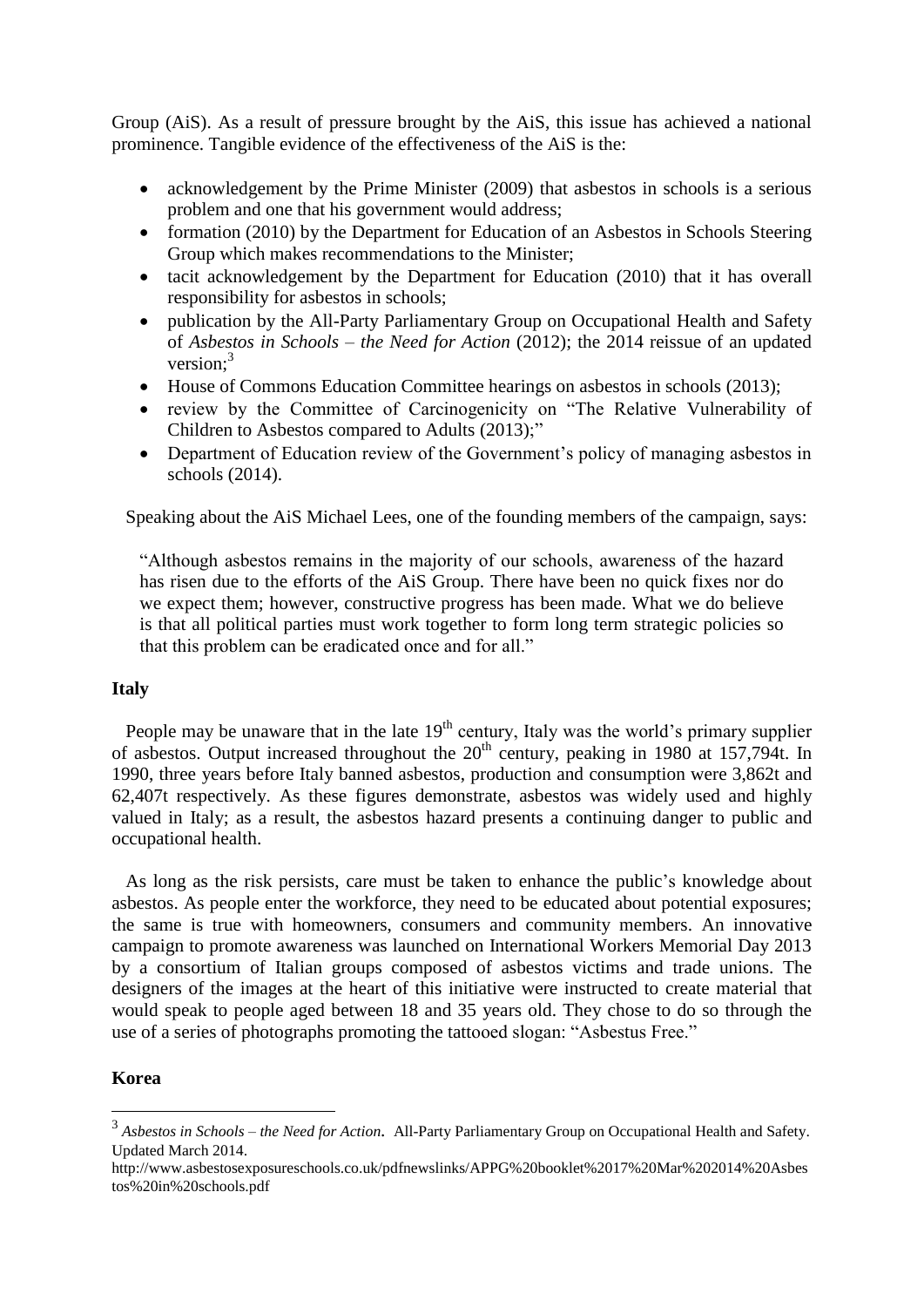In 1990, nearly twenty years before the Republic of Korea banned asbestos, the country was Asia's 5<sup>th</sup> largest asbestos user.<sup>4</sup> Small-scale Korean asbestos mining operations added to the country's toxic legacy. Proactive initiatives by Korean asbestos victims and their partners to raise the profile of the asbestos hazard have been successful in attracting public attention and forcing government action. In 2009, the Ban Asbestos Network of Korea announced that asbestos fibers had been found in baby powder sold in Korea. The furore that ensued was colossal and led to regulatory action by the Korea Food and Drug Administration.

 Two years later, The Asian Citizen's Center for Environment and Health published test results which confirmed that soil used in baseball parks contained tremolite, actinolite and chrysotile asbestos fibers in concentrations which exceeded permissible levels. The soil used had been sourced from two former asbestos mines! As a result of the scandal which ensued in 2012 the Environment Ministry implemented measures to control exposures to naturally occurring asbestos.

# **Countries without Asbestos Bans: China, Russia, India**

 According to data from the United States Geological Survey (USGS), the global value of annual asbestos production is believed to be as much as \$1.3 billion. Asbestos remains a profitable and influential industry in producing countries. Despite the political and financial influence wielded by vested interests in these countries, civil society activists continue to mobilize support for government action to outlaw asbestos and obtain justice for the injured.

#### **China**

 In 1990, China was the fourth largest supplier of raw asbestos and the third largest consumer.<sup>5</sup> Nowadays, China is the second most important supplier, accounting for 21% of global production, and the biggest consumer (530,834t in 2012); India is the second largest consumer (493,086t) in 2012. Chinese asbestos markets account for 27% of worldwide consumption. Considering the considerable clout that asbestos stakeholders have in China, it is little short of miraculous that on April 4, 2014, Hong Kong, a special administrative region of China, banned asbestos. This incredible achievement was effected by civil society mobilization and political pressure. The "No More Asbestos in Hong Kong Alliance" played a prominent part in the ban asbestos campaign. The results of its 2013 investigation highlighted the ubiquity of environmental asbestos contamination and called for the Hong Kong authorities to enact prohibitions. How or if this legislation will impact on the mainland, remains to be seen.

#### **Russia**

1

 In 1990, the Soviet Union produced 2,400,000t and used 2,151,800t of asbestos accounting, respectively, for 55% and 49% of all global trade. In 2012, the corresponding figures for Russia were 1,000,000t and 155,476t, making Russia the world's biggest asbestos supplier and fourth biggest user. Asbestos remains big business in Russia and the asbestos mafia has

<sup>&</sup>lt;sup>4</sup> Annual Korean consumption in 1990 was 88,722 t; in 2000 and 2008, it was 30,124 t and 659 t, respectively.

<sup>5</sup> According to USGS data, asbestos production in 1990 was: Russia 2,400,000 t, Canada 724,620 t, Brazil 205,220 t and China 191,800 t. The top three consuming countries were: Russia 2,151,800 t, Japan 295,701 t and China 185,748 t.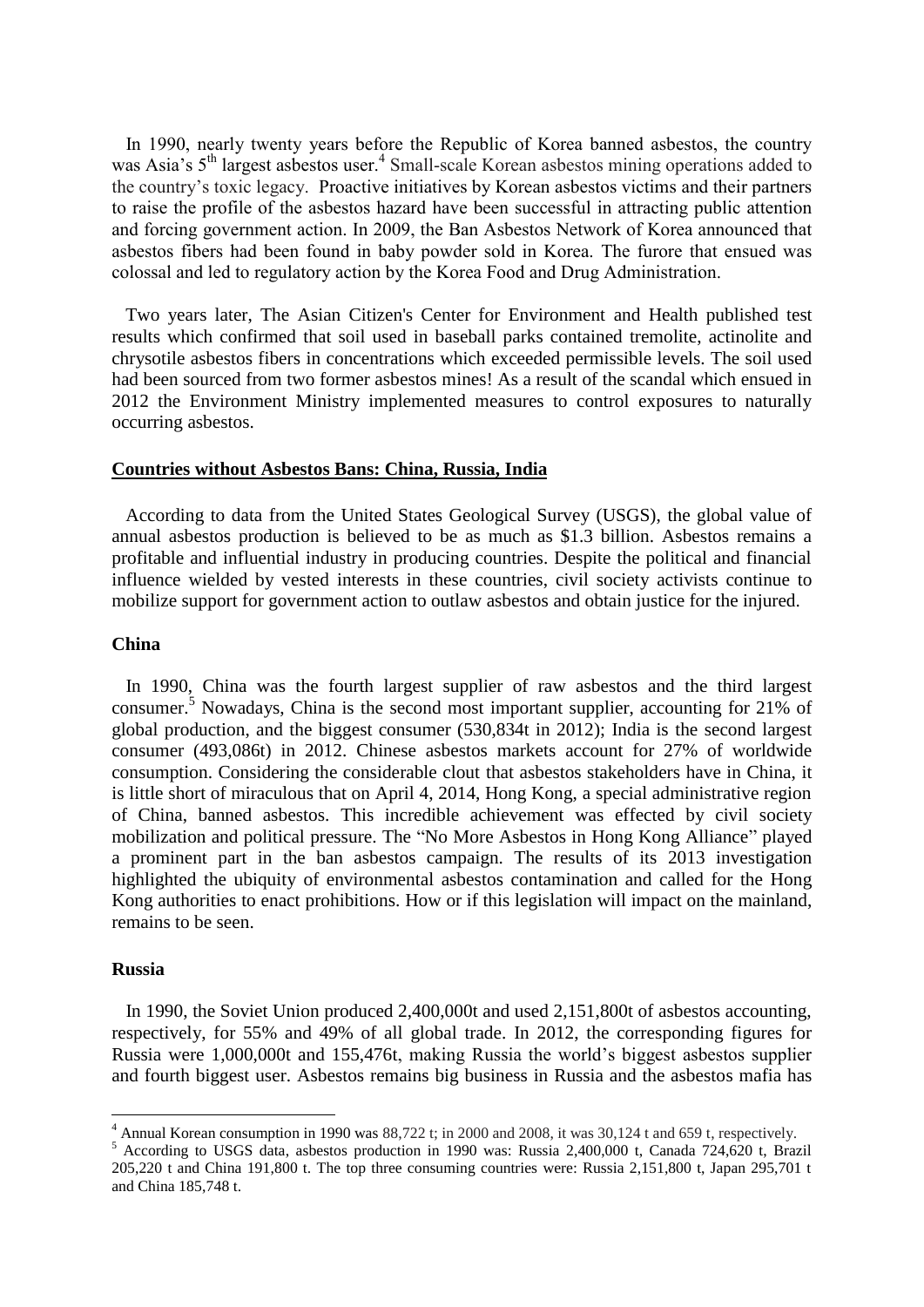close and enduring ties with the political establishment. Despite a climate which actively discourages discussion of the hazard, activists have undertaken research and begun a dialogue on asbestos<sup>6</sup>

 Volgograd, a city in the midst of Russia's asbestos heartland, was the venue for a series of asbestos events organized in 2012 including a workshop, radio interview and discussions with key stakeholders. In attendance at the workshop, which was co-organized by Russian NGOs: the Eco-Accord Program on Chemical Safety and Volgograd-Ecopress, <sup>7</sup> were representatives of state environmental bodies, medical professionals, occupational health research bodies, regional trade unions, local authorities and local non-governmental organizations. Prior to this event, many of them had been unaware of the health effects of exposure to asbestos.

## **India**

 In 1990, India's ranking in asbestos league tables was of minor significance. The country produced 26,053t and used 118,964t. By 2012, the situation had changed radically and India had become the world's largest asbestos importer (493,086t), with the world's second biggest asbestos market.<sup>8</sup>

 Mobilization of ban asbestos activism has been ongoing in India for a number of years and the work of asbestos victims as well as NGO campaigners at the Occupational and Environmental Health Network of India, the Other Media – Corporate Accountability Desk, People's Training and Research Centre (Gujarat), Occupational Health and Safety Centre (Mumbai), the Mine Labour Protection Campaign (Rajasthan), the Occupational Health and Safety Association (Ahmedabad), Centre for Occupational & Environmental Health (Delhi) and Toxics Link, and their trade union partners at Building and Woodworker International affiliates and other labor federations, has brought new voices to a debate formally controlled by commercial interests.

 While industry lobbyists maintain that asbestos can be used "safely under controlled conditions," the faces of India's asbestos victims tell another story. It is these faces which make visible a problem long suppressed – the human price paid for asbestos industry profits. A pilot project being progressed by Drs. Helen Clayson and Abhijeet Jadhav aims to deliver evidence-based low-tech, low-cost techniques and strategies to Indians affected by advanced asbestosis with the intention of relieving the suffering caused by breathlessness in asbestos hotspots such as Mumbai and Ahmedabad.<sup>9</sup> This program has the potential of not only benefiting the injured but increasing the visibility of their plight.

### **Conclusion**

<u>.</u>

<sup>&</sup>lt;sup>6</sup> It is important to point out that Russian asbestos lobbyists now dominate the global industry lobby, using the vast wealth at their disposal to finance glossy, multilingual propaganda and pro-asbestos campaigns.

<sup>7</sup> Speranskaya O. *Workshop: Elimination of Asbestos-related Diseases in Volgograd, Russia, August 27-29,* 

*<sup>2012.</sup>* http://ibasecretariat.org/os-volgograd-workshop-report-sep2012.php

<sup>8</sup> Kazan-Allen L. *Growth of Asian Asbestos Markets.* June 9, 2013.

http://ibasecretariat.org/lka-growth-of-asian-asbestos-markets.php

<sup>9</sup> Clayson H, Jadhav A. *"SHWAAS" – a Breathlessness Intervention Project to help People in India with Asbestosis.* September 17, 2013.

http://ibasecretariat.org/hc-aj-breatlessness-intervention-project-india-asbestosis.php